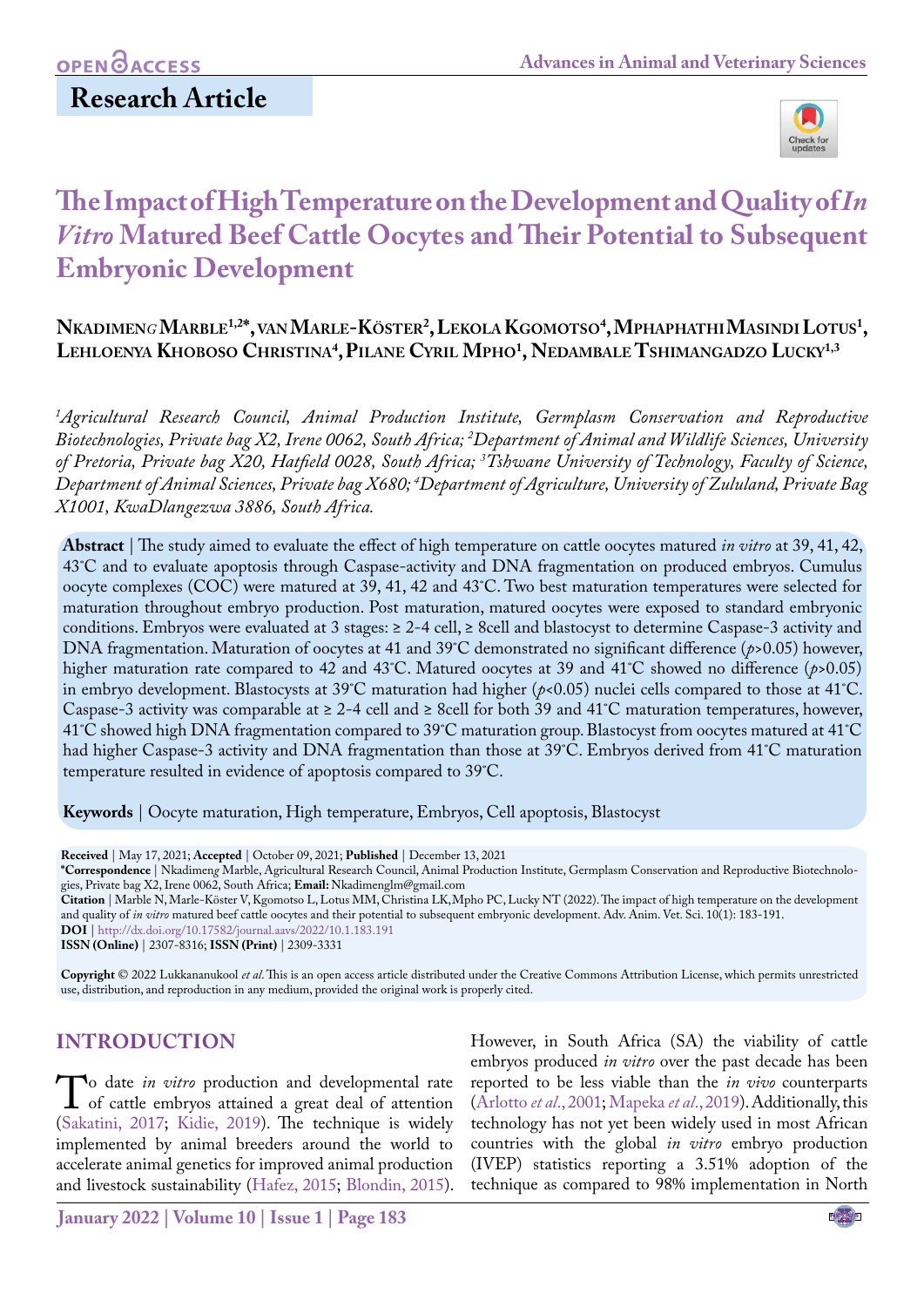## **OPEN**OACCESS

America and 71.7 % in European countries [\(IETS, 2015;](#page-7-2) [Perry 2018](#page-7-3); [Kidie, 2019](#page-7-1)).

Amongst other advantages, the IVEP technology is one of the embryo biotechnologies that plays a crucial role in evaluating heat stress mechanisms (Bó *et al*., 2019). The artificial culture environment of IVEP allows investigation of the quality of oocytes and embryos at a preferred temperature such as the maternal temperature during hot summer months ([Sakatini, 2017\)](#page-7-0). Heat stress has been reported to compromise the competence of embryos in different developmental stages from maturation to subsequent development ([Hanson, 2009;](#page-6-0) [Payton et al., 2018](#page-7-4)). It alters Luieternizing (LH) and Follicular stimulating hormone (FSH) secretion required for follicular function [\(Paula-lopes and Hansen, 2002;](#page-7-5) [Wolfenson and Roth, 2019](#page-8-0)). Alterations of these hormones can result in the delay of ovulation and aged oocyte that has low fertilization rate and poor quality embryos ([Al-](#page-6-3)[Katanani](#page-6-3) *et al*., 2002). The report by [van Wettere](#page-8-1) *et al*. [\(2021\)](#page-8-1) demonstrated that heat stress affects follicular development and growth, furthermore impair nuclear maturation on *in vitro* cattle oocytes.

During oocyte maturation, heat stress further disrupts chromosome alignment, decreases oocytes number reaching metaphase II and induces oocyte apoptosis ([Hansen, 2009](#page-6-0)). In the early stages of embryo development, heat stress results in organellar damage as a result of microfilament and microtubule disruption, and mitochondrial swelling ([Payton](#page-7-4) *et al*., 2018; [Sakatani, 2017](#page-7-0)). Studies have shown that heat stress activates apoptosis in oocytes and embryos by releasing oxidative stress agents in the mitochondria and disrupts the mitochondrial function ([Sakatani, 2017](#page-7-0)). Apoptosis occurs due to the release of the DNAse enzyme that cuts dsDNA and generates 3-hydroxy ends through activation of caspases of the cysteine proteases family ([Somal et al., 2015\)](#page-7-6).

High temperature due to climate change has affected livestock production worldwide [\(Rojas-Downing](#page-7-7) *et al*., [2017\)](#page-7-7). In SA, extremely high temperatures reaching 43˚C with 12 heat waves in 71 days were evident primarily in the Northern, Central and the East coastal regions during December-February summer months of 2015/2016 ([Scholtz](#page-7-8) *et al*., 2016; [Mbokodo](#page-7-9) *et al*., 2020). Moreover, estimations of 1.5 to 3 ˚C in temperature increase is expected in 2050 as a result of climate changes ([Department of](#page-6-4)  [Environmental Affairs, 2010\)](#page-6-4). This may affect the fertility of beef cattle enormously.

South African indigenous breeds such as Nguni, Bosmara and Boran are known to be adaptable to harsh conditions such as extreme temperatures ([Mapiye](#page-7-10) *et al*., 2008; Katiyatiya *et al*., 2017). However, the 2015/2016 drought resulted in a decline in beef cattle productivity and high mortality in the affected provinces (Mthembu and Zwane, 2017). It is therefore vital to understand "how heat stress affects the competence and development of beef cattle oocytes and embryos in SA breeds". Thus, in SA no information is available on the evaluation of heat stress on cattle embryos in beef cattle breeds. Furthermore, there are limited studies on the physiological changes of oocytes competency at higher temperatures equivalent to most of the South African summer temperatures such as 43 ˚C. Therefore, the IVEP study evaluates the high temperature on embryo development in all the embryo production stages and the link between heat stress and cell apoptosis on the produced embryos.

## **MATERIALS AND METHODS**

#### **Oocytes collection**

Beef cattle ovaries (Nguni, Bonsmara and Brahman) were received from a local abattoir (Morgan). Ovaries were transported within an hour to the laboratory at 38 ˚C in buffer saline (Sigma Aldrich® , Germany). At arrival, fresh pre-warmed buffer saline was used to wash ovaries for removal of blood contamination and further sprayed with 70% alcohol for any preclusion of contamination. Aspiration method was used to retrieve oocytes according to Bohlooli *et al*. (2015). A total of 777 oocytes were utilized for *in vitro* maturation procedure to find the best suitable maturation temperatures throughout the study and 982 oocytes were used for subsequent embryo production experiments **Figure 1**.



<span id="page-1-0"></span>Figure 1: Flow of data collected in the study period.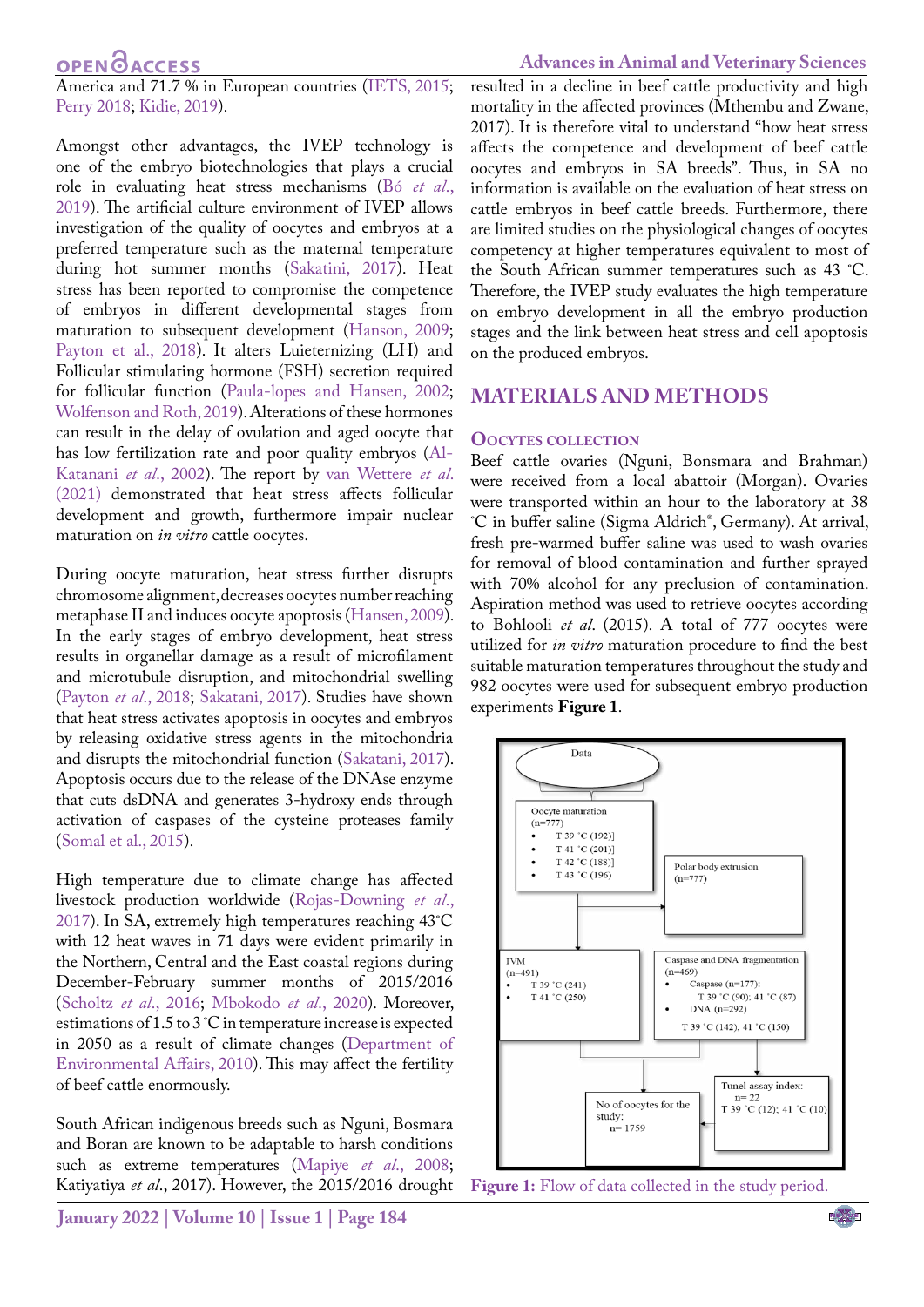# **OPEN**<sub>d</sub>

#### *In vitro* **maturation of oocytes**

Post oocytes retrieval, cumulus oocyte complexes (COCs) with  $\geq$  3 layers of cumulus cells (Sen and Kuran, 2018) were selected under the Olympus CX 23 microscope at 80x magnification (New York microscope Co, USA). Three ml of modified Dulbecco phosphate buffer saline (DPBS) (lifetechnologies®, South Africa) and tissue culture medium [M-199 + 10% Fetal bovine serum (FBS)] (Sigma Aldrich®, Germany) were used to wash selected COCs. In each medium COCs were washed two times. The COCs were allocated randomly into four temperature groups: 39, 41, 42 and 43 ˚C (50 oocytes per 4 maturation wells for each incubation temperature). The universal M-199 medium was used for maturation of COCs. The medium was supplemented with 40 μl FSH, 20 μl LH and 20 μl Estradiol (EST) (Sigma Aldrich®, Germany) and covered with 250 μl of mineral oil (Sigma Aldrich® , USA). COCs were matured at 5%  $CO_2$ , 5%  $O_2$ , and 90%  $N_2$  at 100% humidified air for 24 hours. Post 24-hour (h) incubation, polar body extrusion was examined. Polar body extrusion was used as a maturation parameter according to [Şen and](#page-7-11)  [Kuran \(2018\).](#page-7-11) In each temperature, oocytes were examined for polar body extrusion. Briefly, oocytes were submerged in 200 μl M-199 medium supplemented with FBS (Sigma Aldrich®, Germany) (M-199 + 10 % FBS, Sigma Aldrich®, Germany) and vortexed for a minute and 30 seconds. Olympus 1x 71 microscope (New York microscope Co, USA) was used to assess polar bodies at 20x/0.45 Rc2 magnification. The selection of two temperatures (39 and 41 ˚C) for subsequent embryonic development were due to polar bodies examination outcomes. Embryonic development proceeded to normal conditions (39 ˚C incubation temperature, 5%  $CO_2$ , 5%  $O_2$ , and 90%  $N_2$  at 100% humidified air).

#### *In vitro* **fertilization and culture**

#### **Preparation of matured oocytes for** *in vitro* **fertilization**

*In vitro* fertilization commenced with oocyte wash in 5 drops of 100 μl pre-warmed Bracket and Oliphant (BIO-IVF) medium covered with 250-μl mineral oil (Sigma Aldrich® , USA). Oocytes were transferred to seven drops of 50 μl pre-warmed Bio-IVF medium (20-25 oocytes) covered with 250 μl of mineral oil (Sigma Aldrich® , USA) for fertilization.

#### **Semen thawing**

Oocytes were fertilized by frozen-thawed Nguni semen in 0.25ml straw size. The thawing procedure proceeded with semen in air for 30 seconds and in warm water of 37 ˚C for one minute. Thawed semen was washed through centrifugation two times in 4 ml of pre-warmed sperm wash medium (Sigma Aldrich® , USA) at 1500 RPM for 8 minutes per centrifugation. During second centrifugation,

previous sperm wash medium was removed and new 4 ml sperm wash medium was added to proceed with the centrifugation. Post second centrifugation, 50 µl sperm wash X number of fertilization drops was added to the sperm pellet. A total of 20-25 matured oocytes in each drop of Bio-IVF medium (Sigma Aldrich® , USA) was then fertilized with 50 µl sperm pellet at a concentration of 0.98×106 sperm cells/ml and incubated for 18 hours ([Seshoka](#page-7-12) *et al*., 2016).

#### *In vitro* **culture**

Post 18 hours of insemination, cumulus cells on presumptive zygotes were removed through vortex for one minute and 30 seconds in 200 μl of pre-warmed [M199+10% FBS (Sigma Aldrich® , USA)] medium. Five drops of 100 ml prewarmed synthetic oviductal fluid medium supplemented with bovine serum albumen [SOF-BSA (Sigma Aldrich® , USA)] covered with 250 μl mineral oil was used to wash zygote prior *in vitro* culture. Zygotes (20-25) were cultured in a modular chamber that contained 5 % oxygen and  $CO<sub>2</sub>$  mixed gas added for 48 hours at 39 °C incubation temperature and 100 % humidity. Cleavage was examined at 48 hours of incubation. Post 48 hours, embryos were transferred to pre-warmed synthetic oviductal fluid supplemented with FBS [SOF-FBS (Sigma Aldrich® , USA)] and further incubated for 72 hours. At 72 h, a minimum of 20 μl of [(SOF-FBS (Sigma Aldrich® , USA)] old medium was removed and replaced with pre-warmed fresh medium of the same amount in each drop. Blastocyst were evaluated at day seven of embryo production (Bryla and Trzcińska, 2011).

#### **Nuclei cell analysis of produced blastocyst**

Expanded and hatched blastocysts were examined for nuclei cell count per maturation group (39 and 41˚C). Blastocysts were removed and washed twice in 3 ml of pre-warmed DPBS medium (lifetechnologies® , South Africa). Blastocysts were stained using Hoechst (33342) (Sigma Aldrich® , Isreal) solution and transferred to a sterile microscope glass slide (Labcon, Germany). Four square points of Vaseline was added surrounding the blastocyst on the glasslide and the coverslip was placed on top of the four Vaseline pointers. An amount of 5 μl Hoechst solution (33342) was gently added on each side of the coverslip (Labcon, Germany) to cover the whole area under the slip. The coverslip was then moderately pressed until it touches the embryo drop and sealed with a colourless nail polish (Essence, New York). The staining and mounting procedure was performed with dimmed lights (Bohlooli *et al*., 2015). Computer sperm analyser® v 3.4.0 english version (Microptic, Spain) and Olympus B X51 epifluorescence was used to evaluate Nuclei cell at 60x magnification.

NE**X**US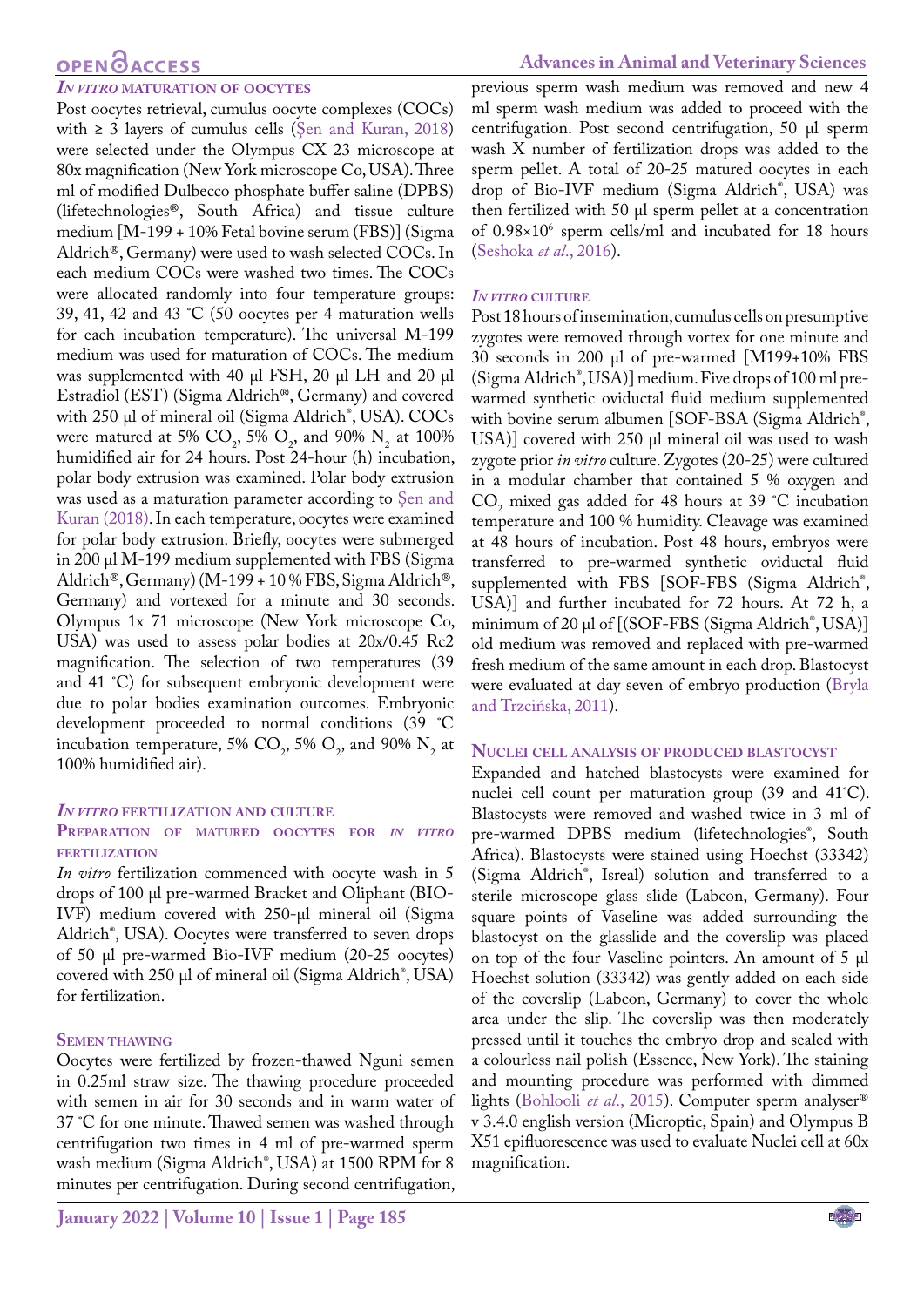# **OPENOACCESS**

**Advances in Animal and Veterinary Sciences**

#### **ACTIVITY EVALUATION OF PRODUCED EMBRYOS.**

Embryos produced from oocytes at 39 and 41˚C maturation temperature were removed at day two  $(≥ 2-4$  cell), day five (≥ 8 cell) and day seven (blastocyst) of embryo production for evaluation of Caspase-3 activity. Drops of 50 μl prewarmed phosphate buffer saline-polyvinylpyrrolidone (PBS-PVP) (Sigma Aldrich® , Germany) was used to wash all embryos prior the Caspase-3 activity procedure. The procedure was performed using Caspase-3 Colorimetric Activity Assay Kit (EMD Millipore, USA). Prior the procedure positive control samples were incubated in 50 μl drops of hydrogen peroxide (H<sub>2</sub>O<sub>2</sub>) (Sigma Aldrich®, Germany) for two hours. The reactions of enzyme were monitored with 96 microtiter Thermo scientific plate reader (Power Wave XS; BioTek, USA) at 405 nm and 450 nm reference filter through the OD readings (Optimal density) values ([Hwang](#page-6-5) *et al*., 2012).

### **TUNELassayprocedureforDNAfragmentation on produced embryos from oocytes matured at 39 and 41˚C**

Produced embryos were removed and washed using a similar procedure as in the Caspase-3 activity experiment. Embryos were permeabilized in 50  $\mu$ l drop of 0.5 % (v/v) Triton X-100 (Sigma Aldrich®, USA), 0.1 % (w/v) and sodium citrate (Sigma Aldrich® , USA) solution incubated for 30 minutes. Embryos were fixed in 50 μl drops of 4 % paraformaldehyde (Sigma Aldrich® , USA) solution for one hour at room temperature prior permeabilization. After fixation, embryos were washed 3 times in 50 μl drop of PBS/ PVP (Sigma Aldrich® , Germany) and incubated for 30 minutes to permeabilize. Embryos were stored for 30 min at room temperature in a humidified box post permeabilization prior TUNEL assay procedure ([Silva](#page-7-13) *et al*[., 2013](#page-7-13)).

Post preparation of all embryos, samples continued to the Alexa Fluor® 488 Click-iT® TUNEL assay kit (Eugen, USA) according to the manufacturer's instruction for the examination of fragmented DNA. Post completion of the TUNEL assay, all samples, were mounted on a slide and covered with a coverslip in a parallel procedure performed on blastocyst nuclei cell analysis experiment for imaging. TUNEL index was also performed on produced blastocysts from both maturation groups (39 and 41 ˚C) to evaluate the percentage of fragmented nuclei. Click-iT® TUNEL assay (Eugen, USA) was used for determining the apoptotic nuclei. The total nuclei number was determined by Hoechst (33342) stain and nuclei cells were recorded as positive for TUNEL assay procedure when they had visible green fluorescence from Alexa 488-stain. The nuclei fragmented percentage was done by TUNEL index = (no. TUNEL-positive nuclei, fragmented and condensed)/

(total no. of nuclei) × 100 (Bryla and Trzcińska, 2011). The same procedure in blastocyst nuclei cell analysis was performed for analysis of stained embryos.

#### **Statistical analysis**

Data for polar body status, embryo production, Caspase-3 activity and DNA fragmentation was analyzed as a complete randomized design. Polar body data comprised 4 treatments (39, 41, 42 and 43 ˚C) replicated four times. Embryo production, Caspase-3 activity and DNA fragmentation were replicated four times with two treatments (39 and 41 ˚C). An appropriate Analysis of Variance (ANOVA) was performed. Shapiro-Wilks test was used on the standardized residuals to test for deviations from normality [\(Shapiro and Wilk, 1965\)](#page-7-14). Means of significant effects were compared using Student's t-LSD (Least Significant Differences) at the 5% level of significance. All the above analyses were performed using SAS 9.2 Statistical Software [\(SAS, 1999\)](#page-7-15).

## **Results**

### *In vitro* **maturation of oocytes from four different maturation temperatures**

Extrusion of polar body demonstrated no difference (*p*>0.05) between oocyte maturation at 41 and 39˚C incubation temperature. However, 42 and 43 ˚C had lower extrusion of polar bodies (p<0.05) than 39 and 41˚C ([Table](#page-3-0) [1](#page-3-0)). [Figure 2](#page-4-0) illustrates images of oocytes matured at four temperatures (39, 41, 42 and 43˚C).

<span id="page-3-0"></span>

| Table 1: Polar body extrusion of cattle oocytes matured at |  |  |
|------------------------------------------------------------|--|--|
| 39, 41, 42 and 43°C incubation temperatures (Mean ± SD).   |  |  |

| <b>Treatment</b> | Oocytes<br>(no) | % of Polar<br>body     | % of Non-polar<br>body |
|------------------|-----------------|------------------------|------------------------|
| $39^{\circ}$ C   | 192             | $57.3 \pm 1.0^{a,b}$   | $42.1 \pm 1.5^{\circ}$ |
| 41 °C            | 201             | $60.0 \pm 1.2^{\circ}$ | $40.1 \pm 1.9^b$       |
| 42 °C            | 188             | $20.5 \pm 1.0^{\rm b}$ | $60.3 \pm 4.8^{\circ}$ |
| 43 °C            | 196             | $10.3 \pm 1.0^b$       | $80.8 \pm 1.0^{\circ}$ |

a, b mean within columns with different superscripts differ at (p<0.05). Non-polar body= the number of oocytes presented without extrusion of polar body post 24h maturation.

*In vitro* **embryo production and blastocyst evaluation from oocytes matured at 39 and 41˚C** [Table 2](#page-4-1) represents produced embryos at different *in vitro* embryo production stages and nuclei cell count of produced blastocyst from oocytes matured at 39 and 41˚C. Produced blastocysts at day 7 from oocytes matured at two temperatures 39 and 41˚C and images of Hoechst (33342) stained blastocysts from 39 and 41˚C maturation temperatures are presented in [Figure 1](#page-1-0). There was no difference (*p*>0.05) on all the embryonic developmental stages between 39 and 41˚C. Blastocyst from oocytes matured at 39˚C had higher (*p*<0.05) nuclei cell number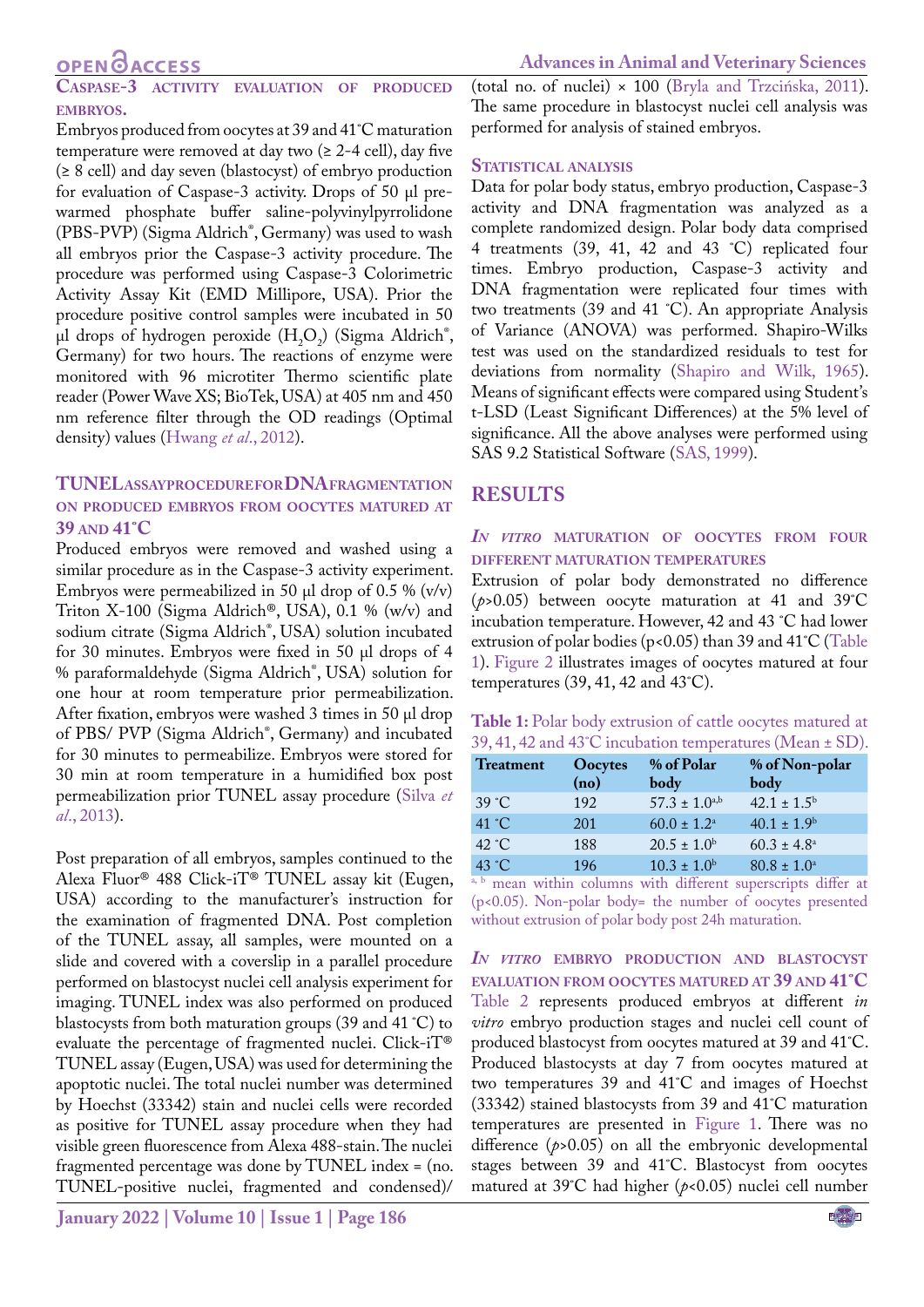#### **Advances in Animal and Veterinary Sciences**

than blastocyst of oocytes matured at 41˚C.

<span id="page-4-0"></span>

**Figure 2:** Assessment of heat stress on cattle oocytes at four temperatures: 39, 41, 42 and 43 ˚C. Produced blastocyst at day 7 and Hoechst (33342) staining of nuclei cells of produced blastocysts. Suitable maturation temperatures were selected according to the extrusion of polar bodies at a significant of  $(P < 0.05)$ . Matured cattle oocytes from  $(A)$ 39˚C, (B) 41 ˚C, (C) 42 ˚C and (D) 43 ˚C. Day 7 Blastocyst from cattle oocytes matured at  $(E)$  39 °C and  $(F)$  41 °C, Hoechst 33342 (Blue) stained blastocyst from (G) 41 ˚C and (H) 39˚C matured cattle oocytes.

<span id="page-4-1"></span>**Table 2:** *In vitro* embryo development from cattle oocytes matured at 39˚C and 41˚C incubation temperatures (Mwan  $\pm$  SD).

| Cleavage rate (%) |     |              |                 |  |                                                                                                                   |                |
|-------------------|-----|--------------|-----------------|--|-------------------------------------------------------------------------------------------------------------------|----------------|
|                   |     |              |                 |  | Tem- No oo- 2-4 cell 8 cell Morula Blasto- Cell nu-<br>perature cytes $(d2)$ $(d3)$ $(d5)$ cyst $(D7)$ clei $(n)$ |                |
|                   |     |              |                 |  | 39 °C 241 65.0 ± 39.2 ± 19.0 ± 11.4 ± 133 ±<br>$6.8^a$ $6.6^a$ $14.16^a$ $2.6^a$ $57.9^a$                         |                |
| 41 $^{\circ}$ C   | 250 | $65^{\circ}$ | $6.4^a$ $4.8^a$ |  | $62.4 \pm 35.0 \pm 15.2 \pm 11.2 \pm 6.3^{\circ}$ 45.8 ±                                                          | 11 $2^{\rm b}$ |

#### **Caspase-3 activity of produced embryos from oocytes matured at 39 and 41˚C**

Embryos at  $\geq 2$ -4 cell and  $\geq 8$  cell from oocytes matured at both 39 and 41˚C showed no differences (*p*>0.05) on Caspase-3 activity ([Table 3](#page-4-2)). However, Caspase-3 activity was higher ( $p$ <0.05) on blastocyst produced from at 41°C matured oocytes compared to oocytes matured at 39 ˚C.

<span id="page-4-2"></span>**Table 3:** Caspase-3 activity on different stages of produced cattle embryos *in vitro* (Mean±SD).

| Tempera- $ Embry- Positive  \ge 2-4$ cell |    |                                      |                    | $\geq 8$ cell   Blasto-                            |  |
|-------------------------------------------|----|--------------------------------------|--------------------|----------------------------------------------------|--|
| ture                                      |    | $\cos(\bf{no})$ control embryo       |                    | $\mathbf{embryo}$ $\mathbf{cyst}$                  |  |
| $39^\circ$ C                              | 90 | $0.815 \pm 0.015 \pm 0.015$<br>0.049 | 0.001 <sup>a</sup> | $0.022 \pm 0.037 \pm 0.037$<br>$0.007^a$ $0.012^b$ |  |
| 41 $^{\circ}$ C                           | 87 |                                      | $0.016\pm$         | $0.032 \pm 0.053 \pm$                              |  |
|                                           |    |                                      | $0.002^a$          | $0.013^a$ $0.005^a$                                |  |

a,b mean within columns with different superscripts differ at (p<0.05).Assessment of Caspase-3 activity on ≥ 2-4 cell,**≥** 8 cell and blastocysts embryos of oocytes subjected to heat stressed (41 ˚C). The measurement of absorbance was by reading OD=optimal density at 405 nm and 450 nm reference filter using a microplate reader.

**January 2022 | Volume 10 | Issue 1 | Page 187**

### **TUNEL assay evaluation on produced embryos from oocytes at 39 and 41˚C maturation temperature**

Significantly higher (*p*<0.05) DNA fragmentation was observed in  $\geq$  2-4 cell embryos from 41°C compared to 39 °C. Embryos at  $\geq 8$  cell had higher TUNEL positives  $(p<0.05)$  at 41 °C compared to embryos produced from oocytes at 39˚C. The was no significant difference (*p*>0.05) on TUNEL positives between embryos at  $\geq 2$ -4 cell and ≥ 8 cell from 39˚C incubation temperature ([Table 4](#page-4-3)). The 41˚C maturation temperature on produced blastocyst showed higher  $(p<0.05)$  percentage of fragmented DNA compared to 39°C [\(Table 5](#page-4-4)). [Figure 3](#page-4-5), illustrates stained  $\ge$ 2-4 cell, ≥ 8 cell embryos and images of stained blastocyst post TUNEL assay procedure from both temperatures groups (39 and  $41^{\circ}$ C).

<span id="page-4-3"></span>**Table 4:** DNA fragmentation of nuclei using TUNEL assay at different embryonic stages (Mean±SD).

| Tempera- No em- Embryo<br>ture | bryos | group           | Tunel posi-<br>tive $(\% )$ | Tunel nega-<br>tive $(\% )$ |
|--------------------------------|-------|-----------------|-----------------------------|-----------------------------|
| $39^{\circ}$ C                 | 77    | $\geq$ 2-4 cell | $10.8 \pm 1.2$ <sup>c</sup> | $89.2 \pm 4.8^{\circ}$      |
|                                | 65    | $\geq 8$ cell   | $19.6 \pm 1.9$ bc           | $80.5 \pm 2.7$ <sup>a</sup> |
| $41^{\circ}$ C                 | 80    | $\geq$ 2-4 cell | $26.2 \pm 2.9^{\circ}$      | $73.8 \pm 4.1^{\circ}$      |
|                                | 70    | $\geq 8$ cell   | $63.3 \pm 3.1^{\circ}$      | $36.7 \pm 1.6$ b            |

a,b,c mean value within the rows with different superscripts differ at  $(p<0.05)$ .

<span id="page-4-4"></span>**Table 5:** TUNEL assay indexes on *in vitro* cattle blastocyst (Mean ± SD)

| Tempera-Blasto-<br>ture | cysts (no) cell             | No nuclei         | <b>TUNEL</b><br>positive<br>nuclei | <b>TUNEL</b><br>indexes<br>(%) |
|-------------------------|-----------------------------|-------------------|------------------------------------|--------------------------------|
| $39^\circ$ C            | $12.0 \pm 1.2^{\text{a}}$   | $127.8 \pm 53.4$  | $10.3 \pm 4.8$ <sup>b</sup>        | $9.7 \pm 6.7$ <sup>b</sup>     |
| 41 $^{\circ}$ C         | $10.0 \pm 1.4$ <sup>a</sup> | $46.2 \pm 10.0^a$ | $21.8 \pm 21.8^a$                  | $48.0 \pm 8.2$ <sup>a</sup>    |

a,b mean value within the rows with different superscripts differ at (p<0.05). Nuclei cell were recorded as positive for TUNEL labelling when they had visible green fluorescence.

<span id="page-4-5"></span>

**Figure 3:** Representation of images following TUNEL Assay procedure. Hoechst 33342 (Blue) stained 2-4 cell embryos from (A) 39 °C, (B) 41 °C, (C)  $\geq$  8 cell embryos from both 39 and 41 ˚C, blastocysts from cattle oocytes matured at (D) 39 ˚C and (E) 41 ˚C. Alexa 488-stained (green) 2-4 cell embryos from 41 (F), 39 °C (G),  $\geq$  8cell embryos from 41 ˚C (H) and Alexa 488-stained (green) blastocysts from cattle oocytes matured at (I) 39 and  $\overline{()}$  41 ˚C maturation group.

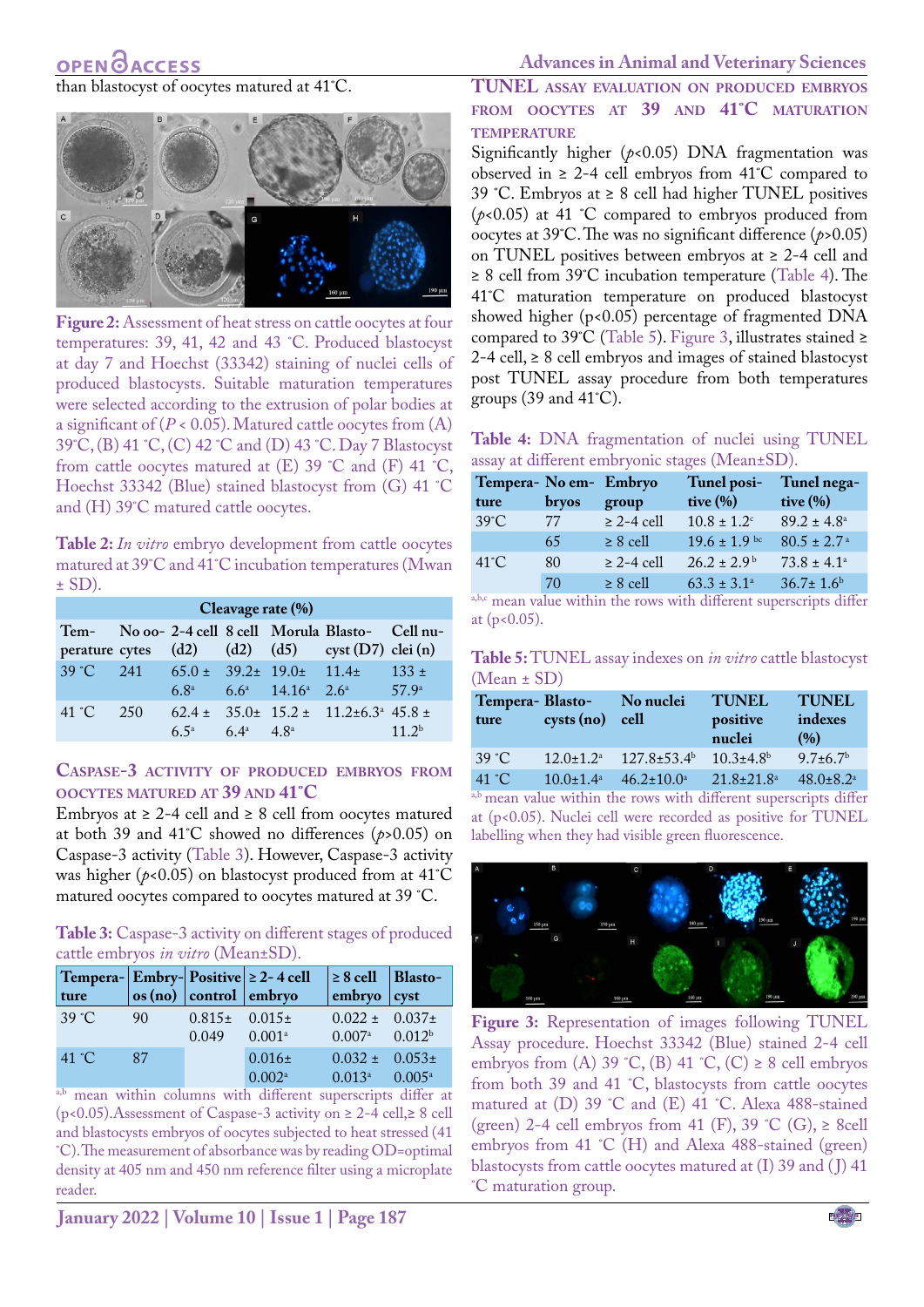# **OPEN**OACCESS **Discussion**

**Advances in Animal and Veterinary Sciences**

Exposure of oocytes at high temperature during maturation resulted in cell apoptosis on produced embryos. The maturation experiments demonstrated no significant difference between oocytes matured at 39 and 41˚C, however, 42 and 43˚C differed respectively in polar body extrusion. There was no difference in subsequent developmental stages (cleavage rate, morula and blastocyst rates) of produced embryos amongst the two maturation groups (39 and 41˚C). The number of nuclei on the produced blastocyst differed significantly between the two temperature groups (39 and 41˚C). The present study showed a relationship between high temperature and cell apoptosis through Caspase-3 and DNA fragmentation evaluation of embryos matured at 41˚C on different embryonic stages.

According to [Roth and Hansen \(2004\)](#page-7-16) and the report by [Sakatani \(2017\),](#page-7-0) maturation failures are as a result of elevated temperatures within the physiological range of 40–41˚C during maturation. In contrast to the current study, *in vitro* maturation resulted in similar polar body extrusion between heat stressed (41˚C) oocytes and oocytes from 39˚C. Rynkowska *et al*. (2011) suggested that exposure of oocytes or any other cells to stresses such as high temperature activates a set of proteins called heat shock proteins (HSPs). These proteins maintain cellular homeostasis and protection against environmental stressors. The latter might have had an influence on the survival of oocytes incubated at 41˚C in the present study. The high non-polar body extrusion at 42 and 43˚C maturation temperature groups in this study may be due to the reduction in the synthesis of intracellular proteins by 30 to 50 % due to exposure of oocytes to severe heat (Saeki *et al*[., 1997](#page-7-17)). The above statement is parallel to the findings by Payton *et al*[. \(2011\)](#page-7-18) that showed a reduction in the level of polyA mRNA in bovine oocytes at 12 h *in vitro* maturation due to heat stress. Furthermore, [Campen](#page-6-6)  *et al*[. \(2018\)](#page-6-6) highlighted that heat stress exposure at 42 ˚C on oocytes results in the alterations of gap junction communications between oocytes and cumulus cells which consequently interrupt cytoplasmic maturation.

The similarities in embryo development between 39 and 41 ˚C maturation temperature in the current study are in line with the work of [Sakatani](#page-7-19) *et al*. (2015) which emphasized that subsequent embryo development may not be affected by incubation of oocytes at 41 ˚C during maturation. Moreover, Silva *et al*[. \(2013\)](#page-7-13) reported that the potential of Bos Taurus (Friesian and Brown Swiss) oocytes development during hot season becomes detrimentally reduced than in Bos indicus (Nguni and Brahman) cows. The genetic deposition of the Bos Indicus cattle allows them to have a protective mechanism against heat stress

**January 2022 | Volume 10 | Issue 1 | Page 188**

than Bos Taurus cattle (Friesian and Brown Swiss) (Silva *et al*[., 2013\)](#page-7-13). Therefore, the above statement might have an influence in the similarities observed on embryo development between oocytes matured at 41 and 39 ˚C.

The current study further demonstrated that embryos produced from heat stressed oocytes have the ability to develop to advanced stages of embryo development. Therefore, the produced day 7 blastocysts in the current study from oocytes matured at 41 ˚C were examined for their developmental quality through assessment of nuclei cell number. The findings were in line with the work of [Sakatani](#page-7-20) *et al*. (2004) however, differed with the report by [Sakatani](#page-7-19) *et al*. (2015). [Sakatani](#page-7-19) *et al*. (2015) revealed no difference in the inner cell mass ratio and trophectoderm cell of blastocyst previously exposed to heat stress at the early stages of oocyte development. The low nuclei cell number of the heat stress blastocyst in this study might be due to the decrease in trophectoderm cell number. It is considered that at metaphase II of the oocyte life heat stress affects the quality of the trophectoderm cells from produced blastocysts (Ju *et al*[., 2005](#page-7-21); [Habeeb](#page-6-7) *et al*., [2018\)](#page-6-7). Furthermore, the report by Ascari *et al*. (2017) and [Stamperna](#page-7-22) *et al*. (2020) demonstrated that the build-up of apoptosis elements and disruption of gene expression in the inner cell mass of blastocyst is as a result of exposure of oocytes to heat stress for 12 hours during *in vitro* maturation.

Embryos were affected differently at different stages of development during the evaluation of Caspase-3 activity in the present study. The report of [Hansen \(2015\)](#page-6-8) emphasized that at 2-4 cell the mitochondria of the embryo becomes resistant to depolarization and inhibition of apoptosis may occur or the presence of apoptosis may become minimum. The above may be the reason for the low activity of Caspase-3 on 2-4 cell embryos in the present study. The study of [Roth and Hansen \(2004\)](#page-7-16) and a report by [Stamperna](#page-7-22) *et al* (2021) demonstrated Caspase-3 activity in the cytoplasm of a single blastomere of heat-shocked 4 to 8 cell embryos, morulae and blastocyst compared to control. The present study, however, showed no significant difference at ≥ 8 cell embryos from oocytes matured at 39 and 41 ˚C. The similarities of the results are in line with the report by Silvia *et al*[. \(2009\)](#page-7-23) which emphasizes that resistance to pro-apoptotic signals may occur during preimplantation stage of cattle embryos. Brad *et al*[. \(2007\)](#page-6-9) further reported that mitochondrial membrane in cattle embryos can become artificially depolarized by carbonyl cyanide 3-chlorophenylhydrazone (CCCP). Under such circumstances, Caspase-9 and Caspase-3 activation take place however, DNA fragmentation does not transpire.

The TUNEL assay findings in the current study showed lower DNA fragmentation in 2-4 cell stage. These suggest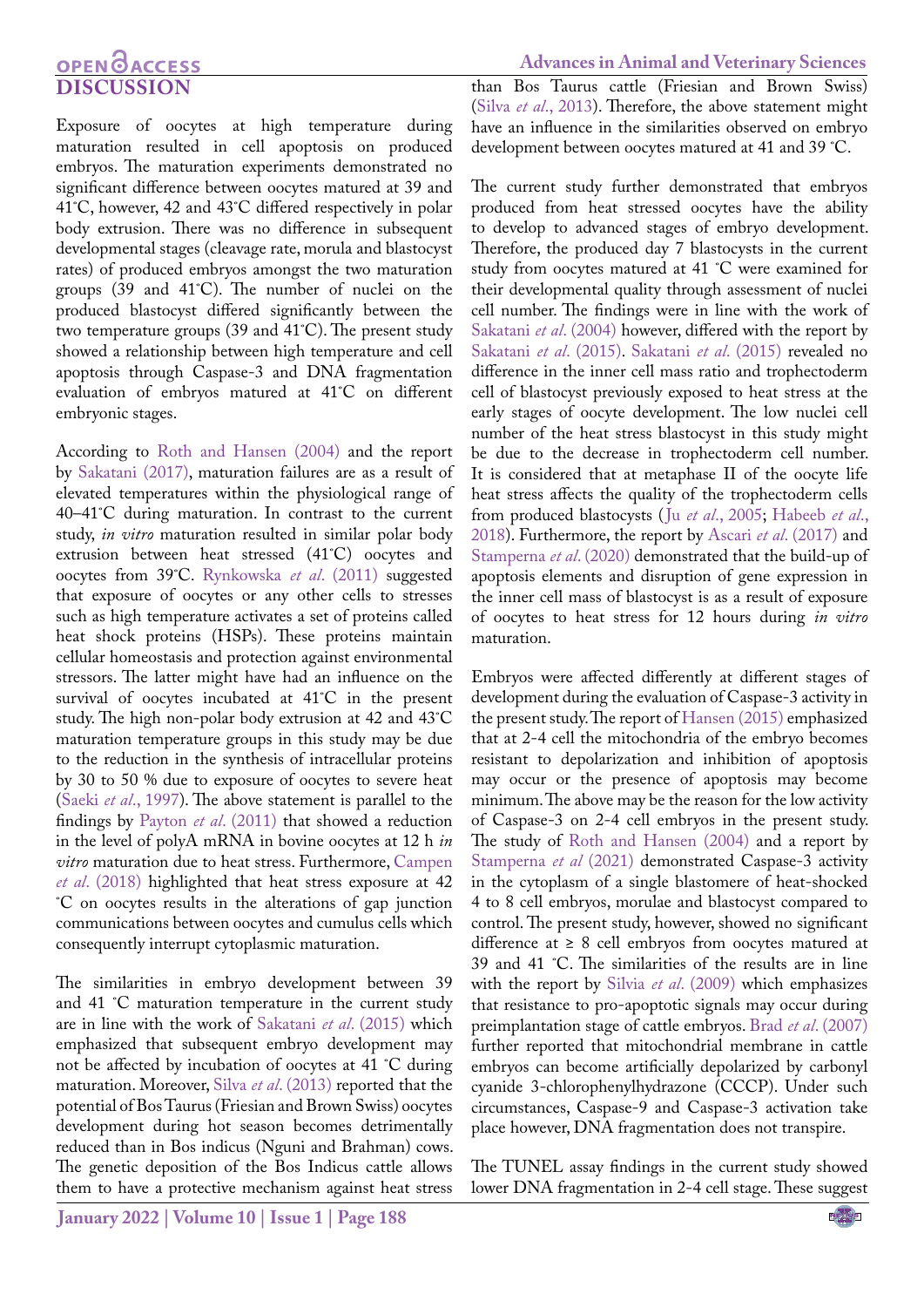#### **Advances in Animal and Veterinary Sciences**

# OPEN **OACCESS**

that the release of DNase by Caspase in 2-4 cell embryos is at minimal. According to the report by [Fear and Hansen](#page-6-10)  [\(2011\)](#page-6-10) cattle embryos at lower stages of development may remain refractory to apoptotic stimuli compared to 8-16-cell developmental stage. Hence, more TUNEL positive nuclei in the present study were observed from embryos at ≥ 8 cell than ≥ 2-4 cell. This may suggest that as development progresses higher temperature in lower developmental stages affect a fraction of the blastomere at later stages of development to become TUNEL positive (Brad *et al*[., 2007\)](#page-6-9). As a result, more fragmented nuclei cells in blastocysts were evident from oocytes at 41 than in  $39^{\circ}$ C.

### **Conclusions and Recommendations**

The study showed that high temperature influences oocyte competency and compromises embryo development and survival with evidence cell apoptosis. The results expand on the importance of more implementation of assisted reproduction technologies such as IVF in South Africa to provide a controlled environment for produced embryos. This is to overcome reproductive inefficiency in response to high temperature during summer months. It is further recommended that genetic mechanisms involved in the survival of beef cattle embryos during heat stress from diverse SA genotypes should be evaluated to account for the expected future rise of temperature in SA.

## **Acknowledgements**

The authors would like to acknowledge Technology Innovation Agency (TIA) and Southern African Science Service Centre for Climate Change and Adaptive Land Management, Council for Scientific and Industrial Research (SASCAL) for their financial contributions.

## **Novelty Statement**

To our knowledge, this is the first study in Southern Africa to report heat stress on beef cattle embryos produced in vitro and its effect of cell apoptosis on developmental phases of produced embryos.

## **Author's Contribution**

MML, PCM and LK assisted in data collection and designing of the manuscript. VME, NTL, NM and LKC drafted, supervised and evaluated the manuscript content.

#### **Conflict of interest**

The authors have declared no conflict of interest.

#### **References**

- <span id="page-6-3"></span>• Al-Katanani YM, Paula-Lopes FF, Hansen PJ (2002). Effect of season and exposure to heat stress on oocyte competence in Holstein cows. J. Dairy Sci., 85: 390–396. [https://doi.](https://doi.org/10.3168/jds.S0022-0302(02)74086-1) [org/10.3168/jds.S0022-0302\(02\)74086-1](https://doi.org/10.3168/jds.S0022-0302(02)74086-1)
- <span id="page-6-2"></span>• Arlotto T, Gerber D, Terblanche SJ, Larsen J (2001). Birth of live calves by *in vitro* embryo production of slaughtered cows in a commercial herd in South Africa. J. S. Afr. Vet. Assoc., 72: 72–75.<https://doi.org/10.4102/jsava.v72i2.620>
- • Ascari IJ, Alves NG, Jasmin J, Lima RR, Quintão CCR, Oberlender G, Camargo LSA (2017). Addition of insulin‐ like growth factor I to the maturation medium of bovine oocytes subjected to heat shock: Effects on the production of reactive oxygen species, mitochondrial activity and oocyte competence. Domest. Anim. Endocrinol., 60: 50–60. <https://doi.org/10.1016/j.domaniend.2017.03.003>
- <span id="page-6-1"></span>• Blondin P (2015). Status of embryo production in the world. Anim. Reprod. Sci., 12: 356-358.
- • Bó GA, Cedeño A, Mapletoft RJ (2019). Strategies to increment *in vivo* and *in vitro* embryo production and transfer in cattle. Anim. Reprod., 16:411-422. [https://www.animal](https://www.animal-reproduction.org/article/5b5a6030f7783717068b4603)[reproduction.org/article/5b5a6030f7783717068b4603,](https://www.animal-reproduction.org/article/5b5a6030f7783717068b4603) <https://doi.org/10.21451/1984-3143-AR2019-0042>
- • Bohlooli SH, Bozoğlu Ş, Cedden F (2015). HEPES buffer in ovary-transportation medium influences developmental competence of cattle oocytes. S. Afr. J. Anim. Sci., 45: 538- 546.<https://doi.org/10.4314/sajas.v45i5.11>
- <span id="page-6-9"></span>• Brad AM, Hendricks EM, Hansen PJ (2007). The block to apoptosis in bovine two-cell embryos involves inhibition of Caspase-9 activation and Caspase-mediated DNA damage. Reproduction, 134: 789–797. [https://doi.org/10.1530/](https://doi.org/10.1530/REP-07-0146) [REP-07-0146](https://doi.org/10.1530/REP-07-0146)
- • Bryla M, Trzcińska M (2011)**.** Apoptosis in porcine blastocysts derived from 2-4 cell *in vivo* produced embryos subsequently cultured *in vitro*. J. Anim. Sci., 11: 261–271.
- <span id="page-6-6"></span>• Campen KA, Abbott CR, Rispoli LA, Payton RR, Saxton AM, Edwards JL (2018). Heat stress impairs gap junction communication and cumulus function of bovine oocytes. J. Reprod. Dev., 64: 385–392. [https://doi.org/10.1262/](https://doi.org/10.1262/jrd.2018-029) [jrd.2018-029](https://doi.org/10.1262/jrd.2018-029)
- <span id="page-6-4"></span>• Department of Environmental Affairs, Republic of South Africa (2010). National climate change response green<br>paper. http://www.environment.gov.za//Documents/ [http://www.environment.gov.za//Documents/](http://www.environment.gov.za//Documents/Documents/2010Nov17/ climate_change_greenpaper.pdf) [Documents/2010Nov17/ climate\\_change\\_greenpaper.pdf](http://www.environment.gov.za//Documents/Documents/2010Nov17/ climate_change_greenpaper.pdf)
- <span id="page-6-10"></span>• Fear JM, Hansen PJ (2011). Developmental changes in expression of genes involved in regulation of apoptosis in the bovine preimplantation embry. Biol. Reprod., 84: 43–51. <https://doi.org/10.1095/biolreprod.110.086249>
- <span id="page-6-7"></span>• Habeeb AAM, Gad AE, EL-Tarabany AA, Atta MAA (2018). Negative effects of heat stress on growth and milk production of farm animals. J. Anim. Husb. Dairy Sci., 2: 1-12.
- <span id="page-6-0"></span>• Hafez YM (2015). Assisted Reproductive Technologies in Farm Animals. ICMALPS 2015, Alexandria University, Egypt. https://www.researchgate.net/publication/282943615\_ Assisted\_Reproductive\_Technologies\_in\_Farm\_Animals.
- • Hansen PJ (2009). Effects of heat stress on mammalian reproduction. Philos. Trans. R. Soc., 364: 3341–3350. <https://doi.org/10.1098/rstb.2009.0131>
- <span id="page-6-8"></span>• Hansen PJ (2015). Early embryonic loss due to heat stress. First Edition. ( John Wiley and Sons, Gainesville Florida). Chapter 64. <https://doi.org/10.1002/9781118833971.ch64>
- <span id="page-6-5"></span>• Hwang I, Bae H, Cheong H (2012). Mitochondrial and

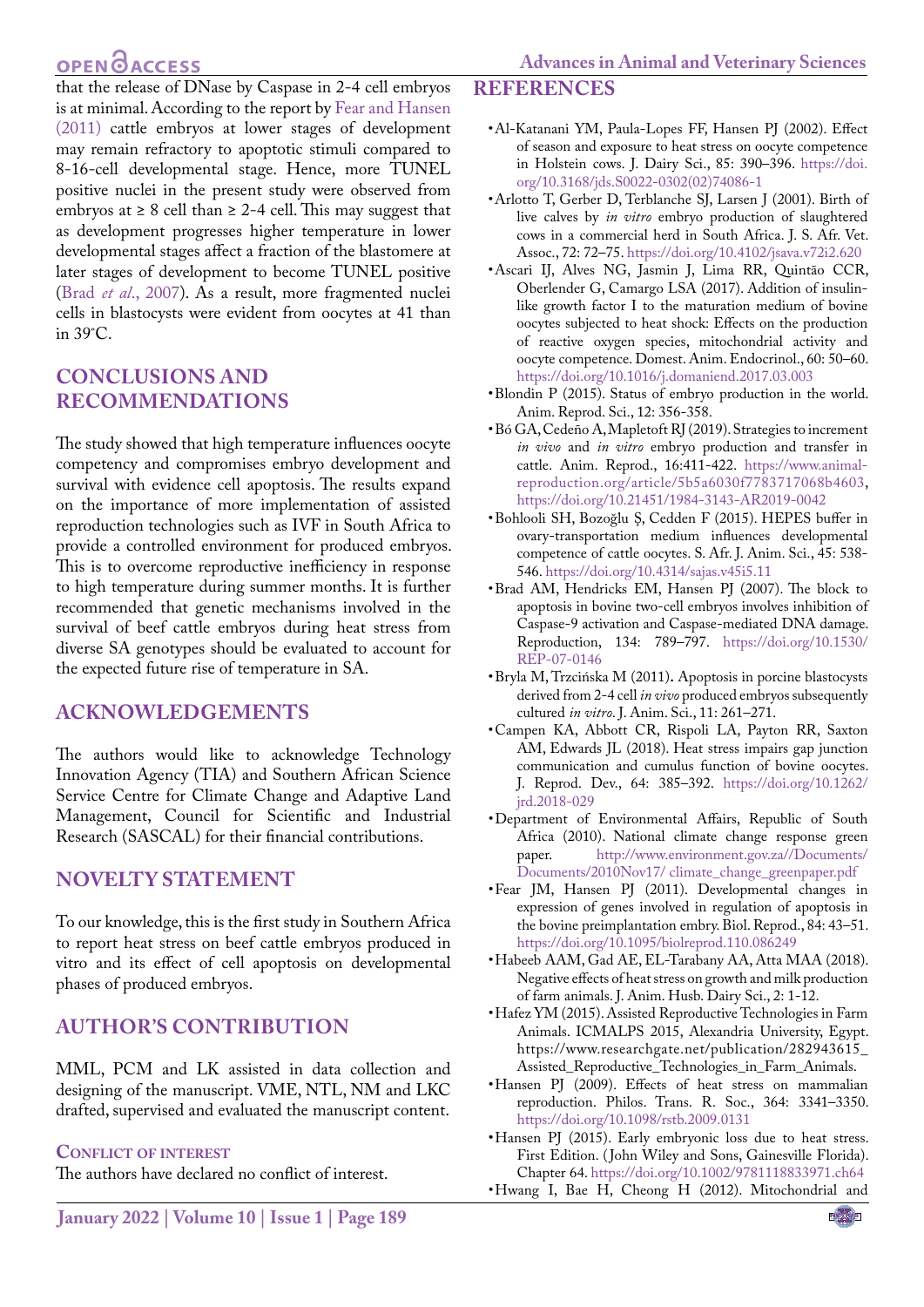#### **Advances in Animal and Veterinary Sciences**

# **OPEN**<sub>d</sub>

DNA damage in bovine somatic cell nuclear transfer embryos. J. Vet. Sci., 14: 235-240. [https://doi.org/10.4142/](https://doi.org/10.4142/jvs.2013.14.3.235) [jvs.2013.14.3.235](https://doi.org/10.4142/jvs.2013.14.3.235)

- <span id="page-7-2"></span>• International Embryo Technology Society (2015). Statistics of embryo collection and transfer in domestic farm animals. [https://www.iets.org/Portals/0/Documents/Public/](https://www.iets.org/Portals/0/Documents/Public/Committees/DRC/IETS_Data_Retrieval_2015_V2.pdf ) [Committees/DRC/IETS\\_Data\\_Retrieval\\_2015\\_V2.pdf](https://www.iets.org/Portals/0/Documents/Public/Committees/DRC/IETS_Data_Retrieval_2015_V2.pdf )
- <span id="page-7-21"></span>• Ju J, Jiang S, Tseng JK, Parks JE, Yang X (2005). Heat shock reduces developmental competence and alters spindle configuration of bovine oocytes. Theriogenology, 64: 1677–1689. [https://](https://doi.org/10.1016/j.theriogenology.2005.03.025) [doi.org/10.1016/j.theriogenology.2005.03.025](https://doi.org/10.1016/j.theriogenology.2005.03.025)
- • Katiyatiya CLF, Bradley G, Muchenje V (2017). Thermotolerance, health profile and cellular expression of HSP90AB1 in Nguni and Boran cows raised on natural pastures under tropical conditions. J. Therm. Biol., 69: 85– 94.<https://doi.org/10.1016/j.jtherbio.2017.06.009>
- <span id="page-7-1"></span>• Kidie HA (2019). Review on growth and development of multiple ovulation and embryo transfer technology in cattle. World Sci. News, 127: 191-211.
- • Mapeka MH, Pilane CM, Treadwell R, Ng'ambi J, Banga C (2019). Comparison of embryo developmental rates in Nguni, Bonsmara and Boran beef cattle breeds following *in vitro* fertilization and artificial insemination. Afr. J. Biotechnol., 18: 962-969. [https://doi.org/10.5897/](https://doi.org/10.5897/AJB2019.16947) [AJB2019.16947](https://doi.org/10.5897/AJB2019.16947)
- <span id="page-7-10"></span>• Mapiye C, Chimonyo M, Dzama K, Raats JG, Mapekula M (2008). Opportunities for improving Nguni cattle production in the smallholder farming systems of South Africa. Livest. Sci., 124: 196–204. [https://doi.org/10.1016/j.](https://doi.org/10.1016/j.livsci.2009.01.013) [livsci.2009.01.013](https://doi.org/10.1016/j.livsci.2009.01.013)
- <span id="page-7-9"></span>• Mbokodo I, Bopape M, Chikoore H, Engelbrecht F, Nethengwe N (2020). Heatwaves in the future warmer climate of South Africa. Atmosphere,11: 712. [https://doi.org/10.3390/](https://doi.org/10.3390/atmos11070712) [atmos11070712](https://doi.org/10.3390/atmos11070712)
- • Mthembu NN, Zwane EM (2017). The adaptive capacity of smallholder mixed-farming systems to the impact of climate change: The case of KwaZulu-Natal in South Africa. Jàmbá, 9: 1-9.<https://doi.org/10.4102/jamba.v9i1.469>
- <span id="page-7-5"></span>• Paula-Lopes FF, Hansen PJ (2002). Heat shock induced apoptosis in preimplantation bovine embryos is a developmentally regulated phenomenon. Biol. Reprod., 66: 1169-1177.<https://doi.org/10.1093/biolreprod/66.4.1169>
- <span id="page-7-4"></span>• Payton RR, Rispoli LA, Nagle KA, Gondro C, Saxton AM, Voy BH, Edwards JL (2018). Mitochondrial-related consequences of heat stress exposure during bovine oocyte maturation persist in early embryo development. J. Reprod. Dev.,<https://doi.org/10.1262/jrd.2017-160>
- <span id="page-7-18"></span>• Payton RR, Rispoli LA, Saxton AM, Edwards JL (2011). Impact of heat stress exposure during meiotic maturation on oocyte, surrounding cumulus cell, and embryo RNA populations. J. Reprod. Dev., 57:481-91. [https://www.jstage.jst.go.jp ›](https://www.jstage.jst.go.jp � article � jrd �_pdf)  [article › jrd ›\\_pdf,](https://www.jstage.jst.go.jp � article � jrd �_pdf)<https://doi.org/10.1262/jrd.10-163M>
- <span id="page-7-3"></span>• Perry G (2018). 2016 Statistics of embryo collection and transfer in domestic farm animals. [http://www.iets.org/pdf/](http://www.iets.org/pdf/comm_data/IETS_Data_Retrieval_Report_2016_v2.pdf) [comm\\_data/IETS\\_Data\\_Retrieval\\_Report\\_2016\\_v2.pdf](http://www.iets.org/pdf/comm_data/IETS_Data_Retrieval_Report_2016_v2.pdf).
- <span id="page-7-7"></span>• Rojas-Downing MM, Nejadhashemi AP, Harrigan T, Woznicki SA (2017). Climate change and livestock: Impacts, adaptation, and mitigation. Clim. Risk Manage., 16: 145- 163. <https://doi.org/10.1016/j.crm.2017.02.001>
- <span id="page-7-16"></span>• Roth Z, Hansen PJ (2004). Involvement of apoptosis in disruption of developmental competence of bovine oocytes by heat shock during maturation. Biol. Reprod., 71: 1898– 1906. <https://doi.org/10.1095/biolreprod.104.031690>
- • Rynkowska A, Rąpała L, Trzeciak P, Duszewska A (2011). The application of *in vitro* cattle embryo production system to study the influence of elevated temperature on oocyte maturation, fertilization and early embryonic development. Biot. Comp. Biol. Bion., 92: 45-53. [https://doi.org/10.5114/](https://doi.org/10.5114/bta.2011.46516) [bta.2011.46516](https://doi.org/10.5114/bta.2011.46516)
- <span id="page-7-17"></span>• Saeki A, Theeragool G, Matsushita K, Toyama H, Lotong N, Adachi O (1997). Development of thermotolerant acetic acid bacteria useful for vinegar fermentation at higher temperatures. Biosci. Biotech. Bioch., 61: 138-145. [https://](https://doi.org/10.1271/bbb.61.138) [doi.org/10.1271/bbb.61.138](https://doi.org/10.1271/bbb.61.138)
- <span id="page-7-0"></span>• Sakatani M (2017). Effects of heat stress on bovine preimplantation embryos produced *in vitro*. J. Reprod. Dev., 63(4): 347–352. <https://doi.org/10.1262/jrd.2017-045>
- <span id="page-7-20"></span>• Sakatani M, Kobayashi S, Takahashi M (2004). Effects of heat shock on *in vitro* development and intracellular oxidative state of bovine preimplantation embryos. Mol. Reprod. Dev., 67: 77–82.<https://doi.org/10.1002/mrd.20014>
- <span id="page-7-19"></span>• Sakatani M, Yamanaka K, Ahmed ZB, Naoki T, Masashi T (2015). Heat stress during *in vitro* fertilization decreases fertilization success by disrupting anti- polyspermy systems of the oocytes. Mol. Reprod. Dev., 82: 36–47. [https://doi.](https://doi.org/10.1002/mrd.22441) [org/10.1002/mrd.22441](https://doi.org/10.1002/mrd.22441)
- <span id="page-7-15"></span>• SAS Institute (1999). Inc. SAS/STAT User's Guide Version 9 1st printing, Volume 2. SAS Institute Inc, SAS Campus Drive, Cary North Carolina 27513.
- <span id="page-7-8"></span>• Scholtz MM, Maiwashe A, Magadlela MA, Tjelele TJ, Nkosi BD, Matabane M **(**2016). The reality of drought, consequences and mitigation strategies for livestock production in South Africa. Appl. Anim. Husb. Rural. Dev., 9: 6-10. [https://www.sasas.co.za › AAHandRD](https://www.sasas.co.za � AAHandRD)
- <span id="page-7-11"></span>• Şen U, Kuran M (2018). Low incubation temperature successfully supports the *in vitro* bovine oocyte maturation and subsequent development of embryos. Asian Aust. J. Anim. Sci., 31(6): 827-834. [https://doi.org/10.5713/](https://doi.org/10.5713/ajas.17.0569) [ajas.17.0569](https://doi.org/10.5713/ajas.17.0569)
- <span id="page-7-12"></span>• Seshoka MM, Mphaphathi ML, Nedambale TL (2016). Comparison of four different permitting and combination of two best cryoprotectants on freezing Nguni sperm evaluation with the aid of a computer aided sperm analysis. Cryobiology, 72: 232-238. [https://doi.org/10.1016/j.](https://doi.org/10.1016/j.cryobiol.2016.04.001) [cryobiol.2016.04.001](https://doi.org/10.1016/j.cryobiol.2016.04.001)
- <span id="page-7-14"></span>• Shapiro SS, Wilk MB (1965). An analysis of variance test for normality (complete samples). Biometrika, 52: 591–611. <https://doi.org/10.1093/biomet/52.3-4.591>
- <span id="page-7-13"></span>• Silva CF, Sartorelli ES, Castilho ACS, Satrapa RA, Puelker RZ, Razza EM, Ticianelli JS, Eduardo HP, Loureiro B, Barros CM (2013). Effects of heat stress on development, quality and survival of Bos indicus and Bos taurus embryos produced invitro. Theriogenology, 79: 351–357. [https://doi.](https://doi.org/10.1016/j.theriogenology.2012.10.003) [org/10.1016/j.theriogenology.2012.10.003](https://doi.org/10.1016/j.theriogenology.2012.10.003)
- <span id="page-7-23"></span>• Silvia FC, Lilian JO, Hansen PJ (2009). Repression of induced apoptosis in the 2- cell bovine embryo involves DNA methylation and histone deacetylation. Biochem. Biophys. Res. Commun., 388: 418–421. [https://doi.org/10.1016/j.](https://doi.org/10.1016/j.bbrc.2009.08.029) [bbrc.2009.08.029](https://doi.org/10.1016/j.bbrc.2009.08.029)
- <span id="page-7-6"></span>• Somal A, Aggarwal A, Upadhyay RC (2015). Effect of thermal stress on expression profile of apoptosis related genes in peripheral blood mononuclear cells of transition Sahiwal cow. Iran. J. Vet. Res., 16(2):137-143.
- <span id="page-7-22"></span>• Stamperna K, Giannoulis T, Nanas I, Kalemkeridou M, Dadouli K, Moutou K, Amiridis GS, Dovolou E (2020). Short term temperature elevation during IVM affects embryo yield and